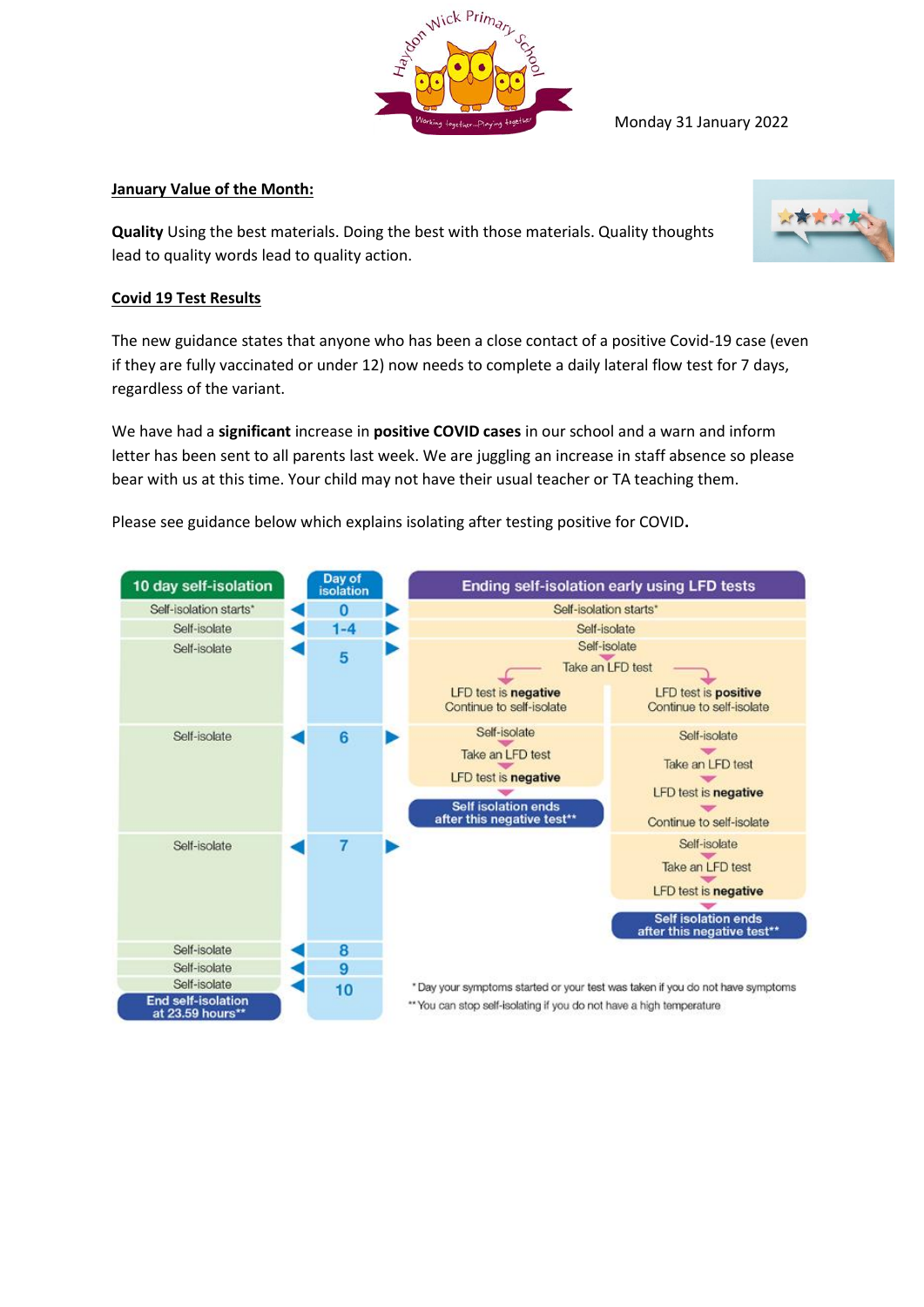



### **Children's Mental Health Week 7th-13th February**

Children's Mental Health Week is taking place on 7-13 February 2022. This year's theme is Growing Together. During the week the children will be  $\sqrt{7}$  - 13 FEBRUARY 2022/ participating in activities in their classes to help them understand how we

grow emotionally and how we can look for ways to help each other grow. On Friday 11th February there will be a non-uniform day, with the theme 'Dress to Express'. Please see the attached poster for details. More about Children's Mental health Week can be found on the Place2Be website: <https://www.childrensmentalhealthweek.org.uk/>



# **On-line safety**

Please see below advice for parents about whether your child is ready for social media.

<https://www.thinkuknow.co.uk/parents/articles/is-my-child-ready-for-social-media/>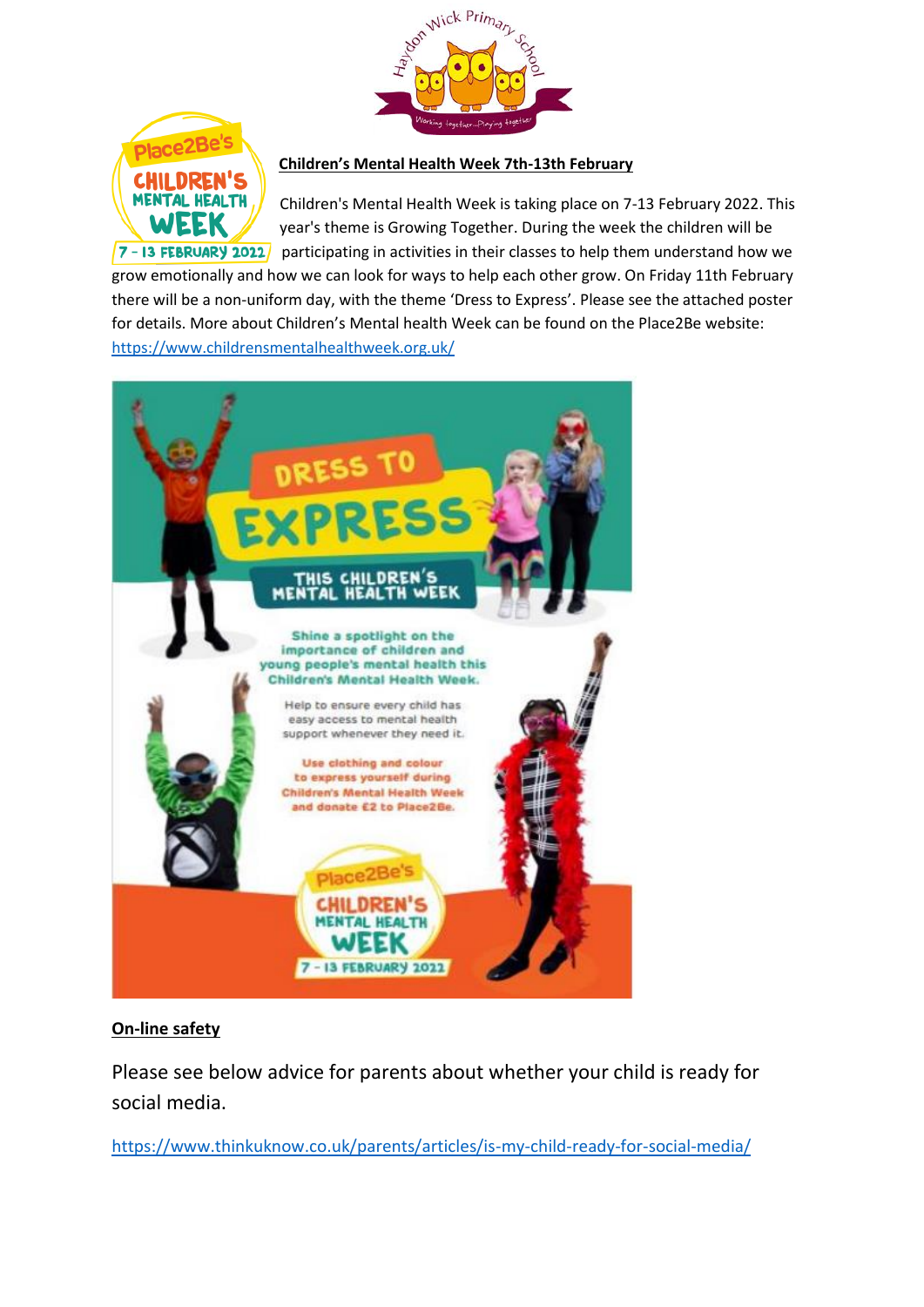



# **Dates to remember:**

**st January** Dance Festival @Wyvern Theatre postponed new date 1<sup>st</sup> March

**th February** NSPCC number day

**th February-13th February** Children's Mental Health Week

**th February** Safer Internet Day

**th February** End of term 3